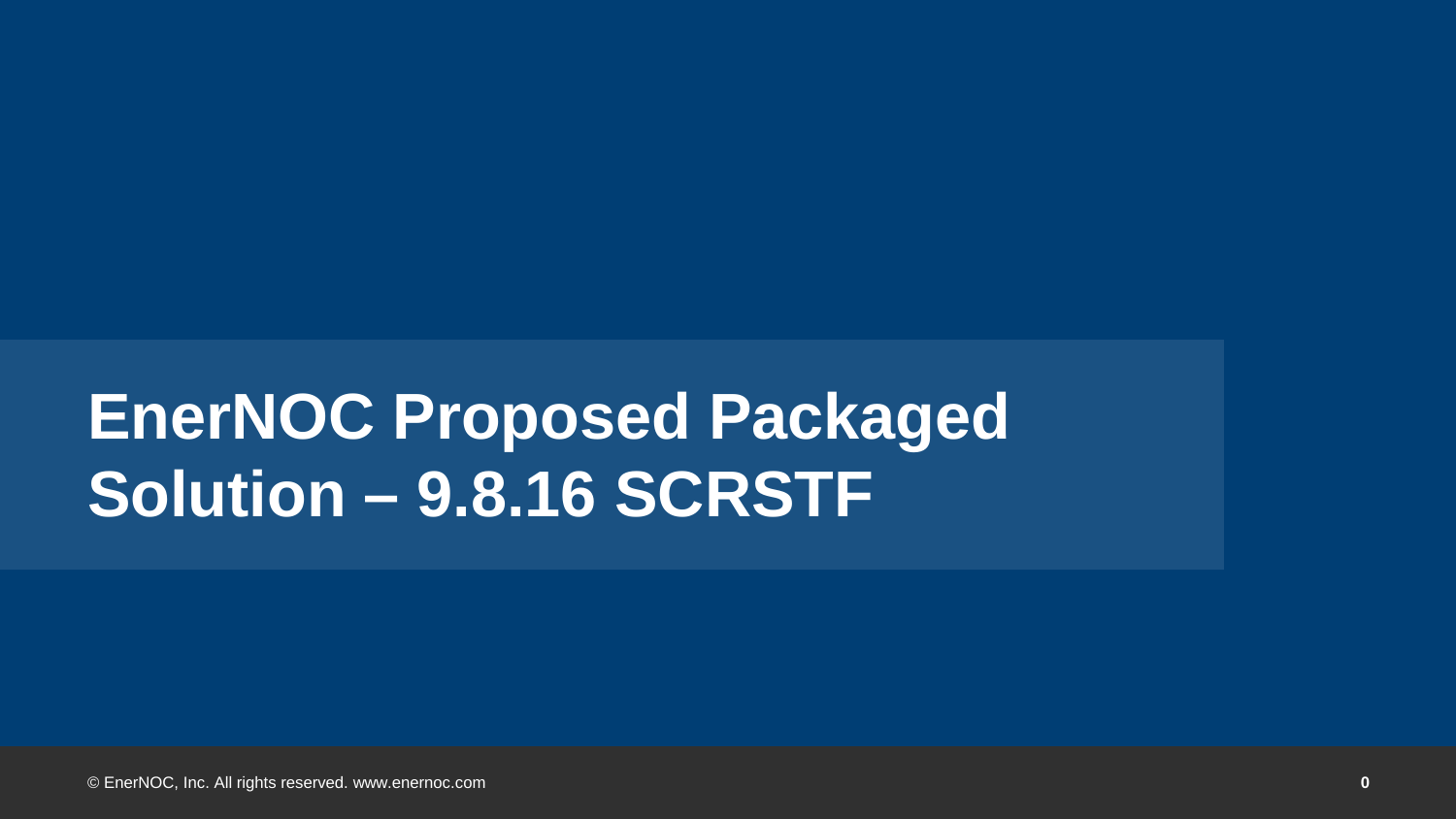### Topics For Discussion

**Objective Proposal Balancing Ratio**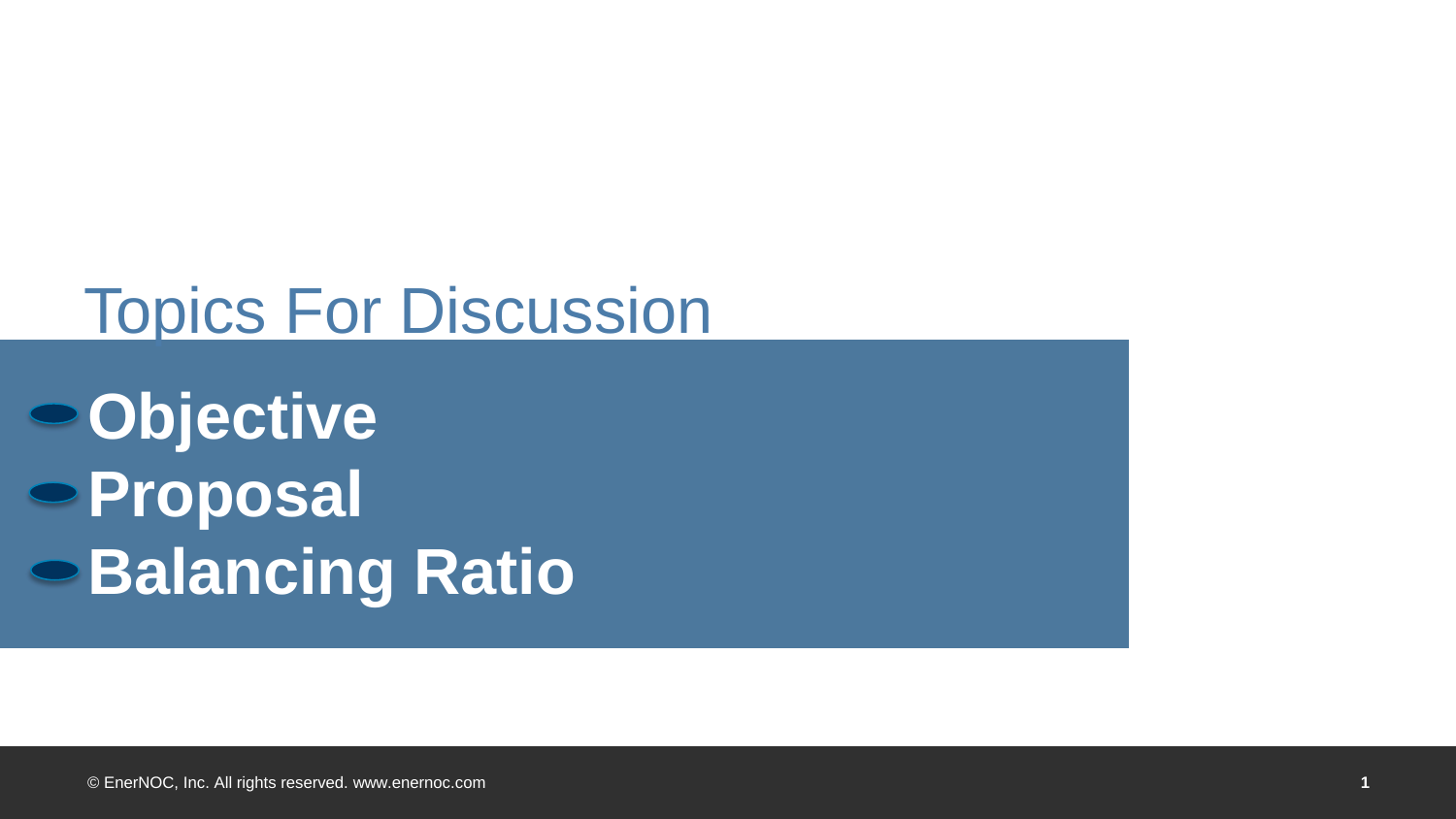# **PObjective Proposal Balancing Ratio**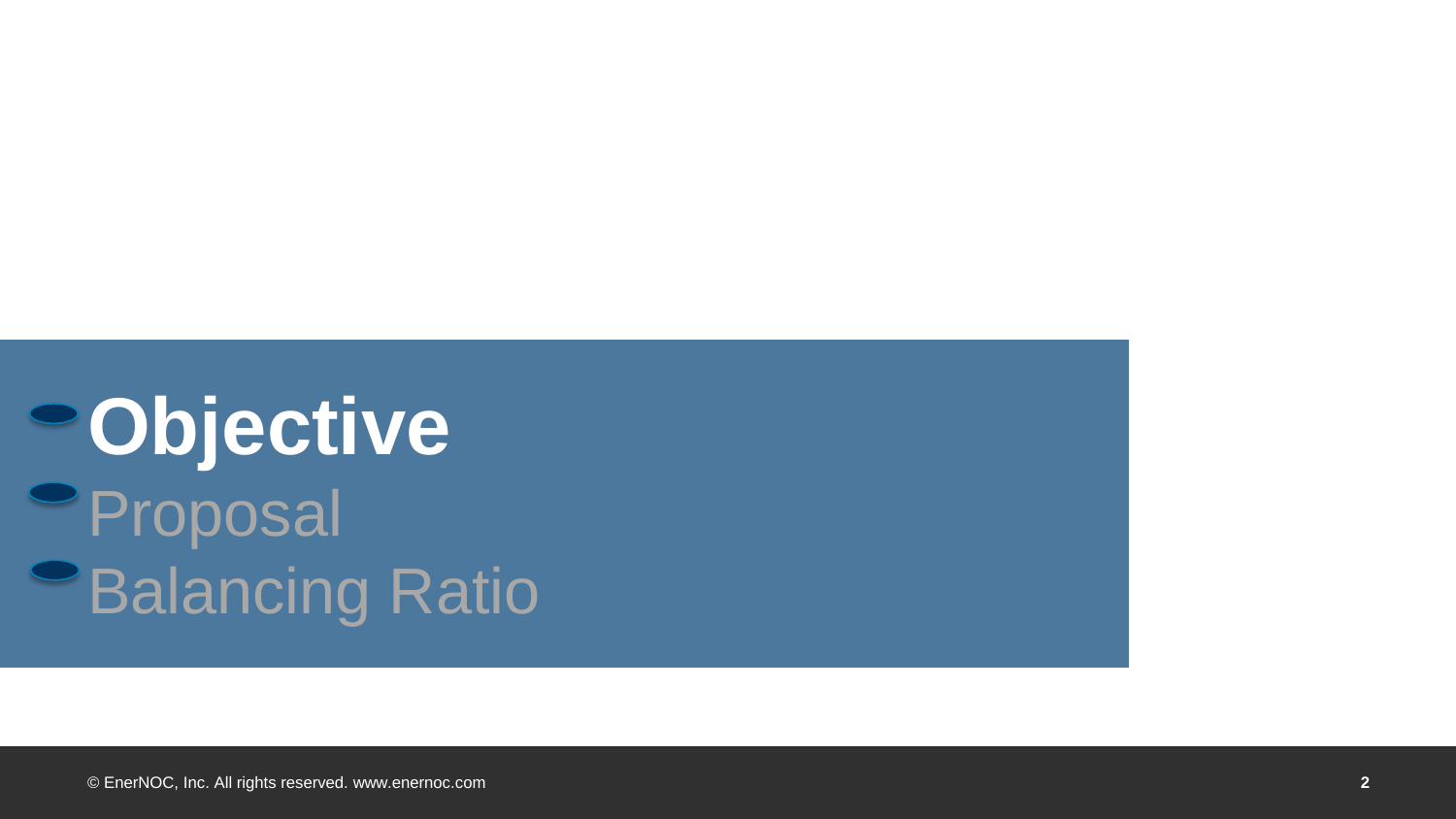### **Objectives of proposal**

- Avoid stranding of reliable, cost effective resources
- Achieve stability for next year's BRA
- Preserve customer investments
- Pursue comparability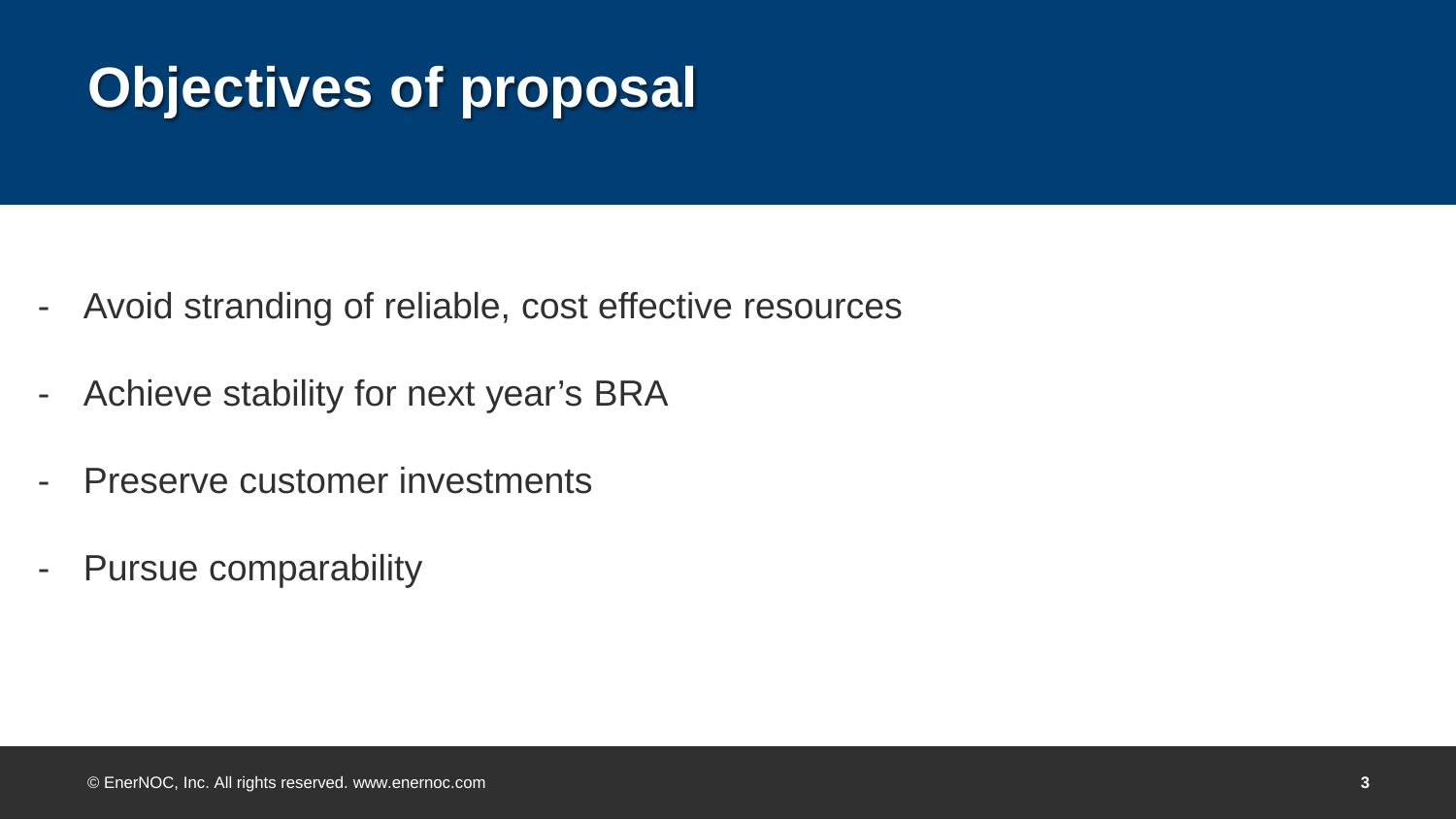Objective **Proposal Balancing Ratio**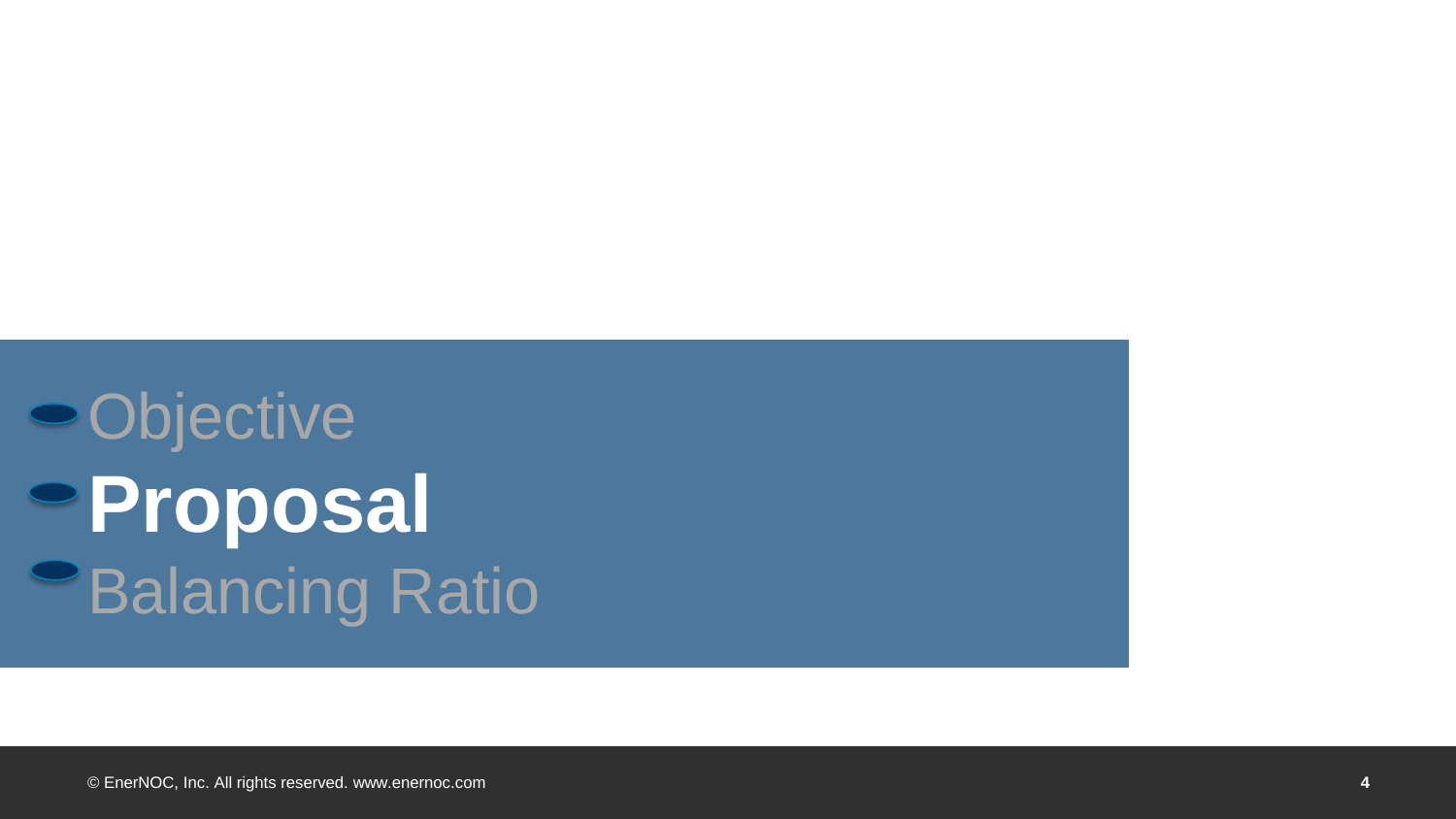#### **Proposal - Basics**

- Adopt PJM packaged solution A as is
- Add the following design components:
	- 1. Apply the Balancing Ratio to all committed capacity for the purposes of determining Expected Performance
	- 2. Amend Balancing Ratio equation to be:
		- BR = (All Resource Performance) + (Net Energy Imports) All Committed Capacity (UCAP)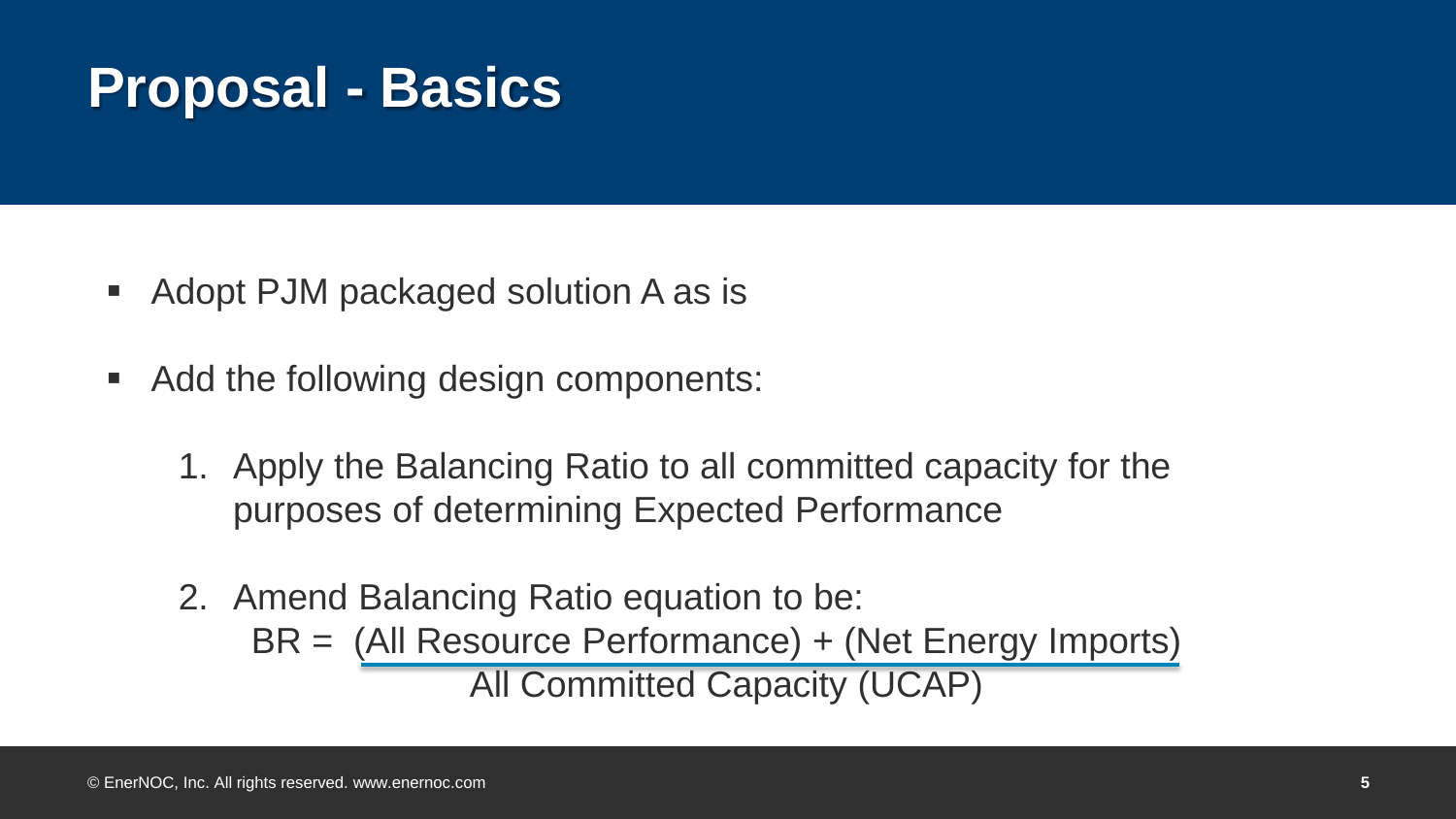#### **Proposal - Options**

- Open to considering other changes/additions to other design elements, for example:
	- Aggregation rules (commercial bilateral & seasonal offers)
	- M&V
	- Balancing Ratio
		- Proposals in the URMSTF:

*BR \* committed capacity for all CP Resources\*\* (needs further discussion to address differences between value assigned to Gen and DR/EE (\*FPR)) \*\*\* 8/31 matrix package G, 8/17 matrix E & G 7/29 matrix packages E & F*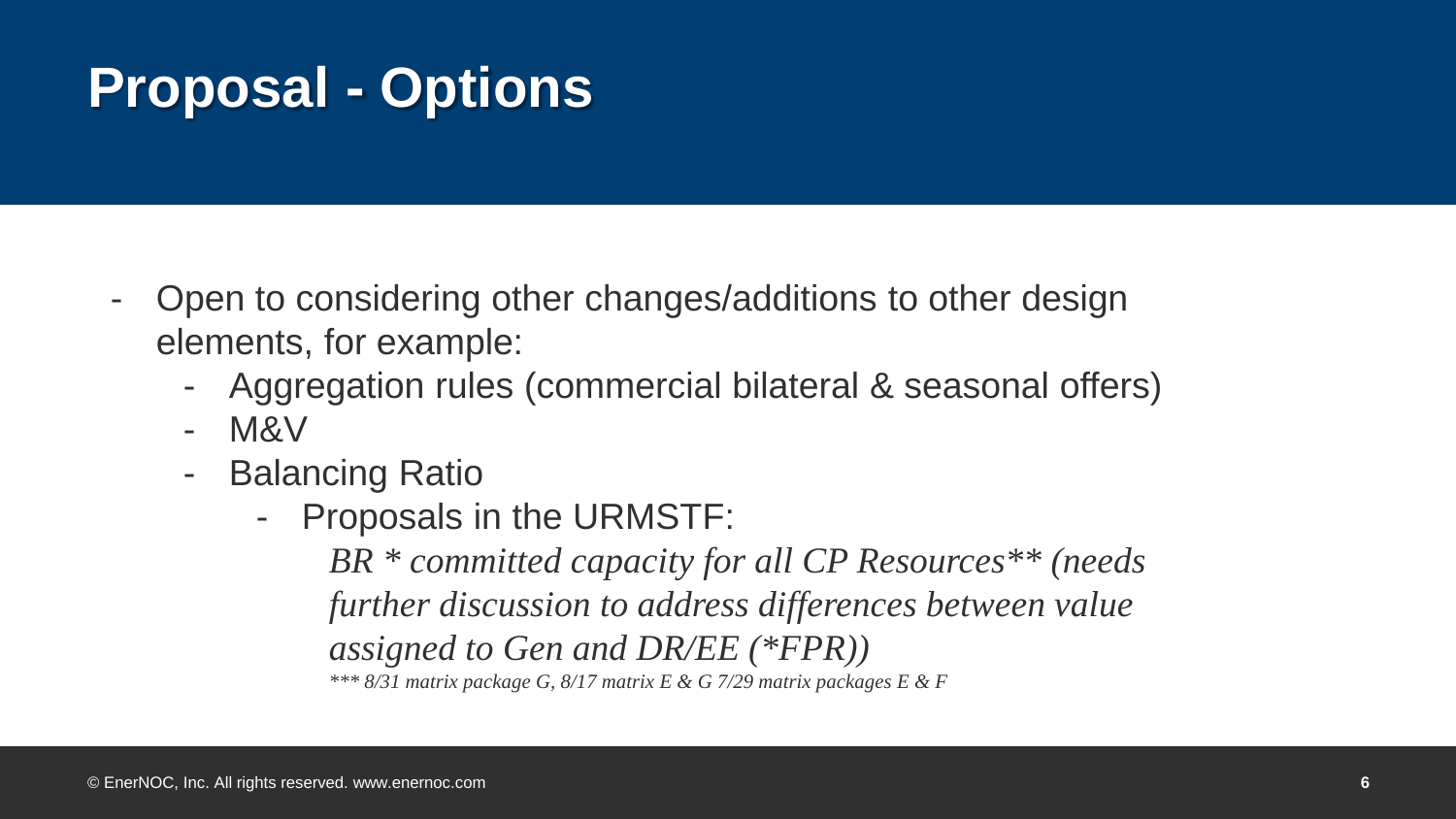## **Objective** Proposal **Balancing Ratio**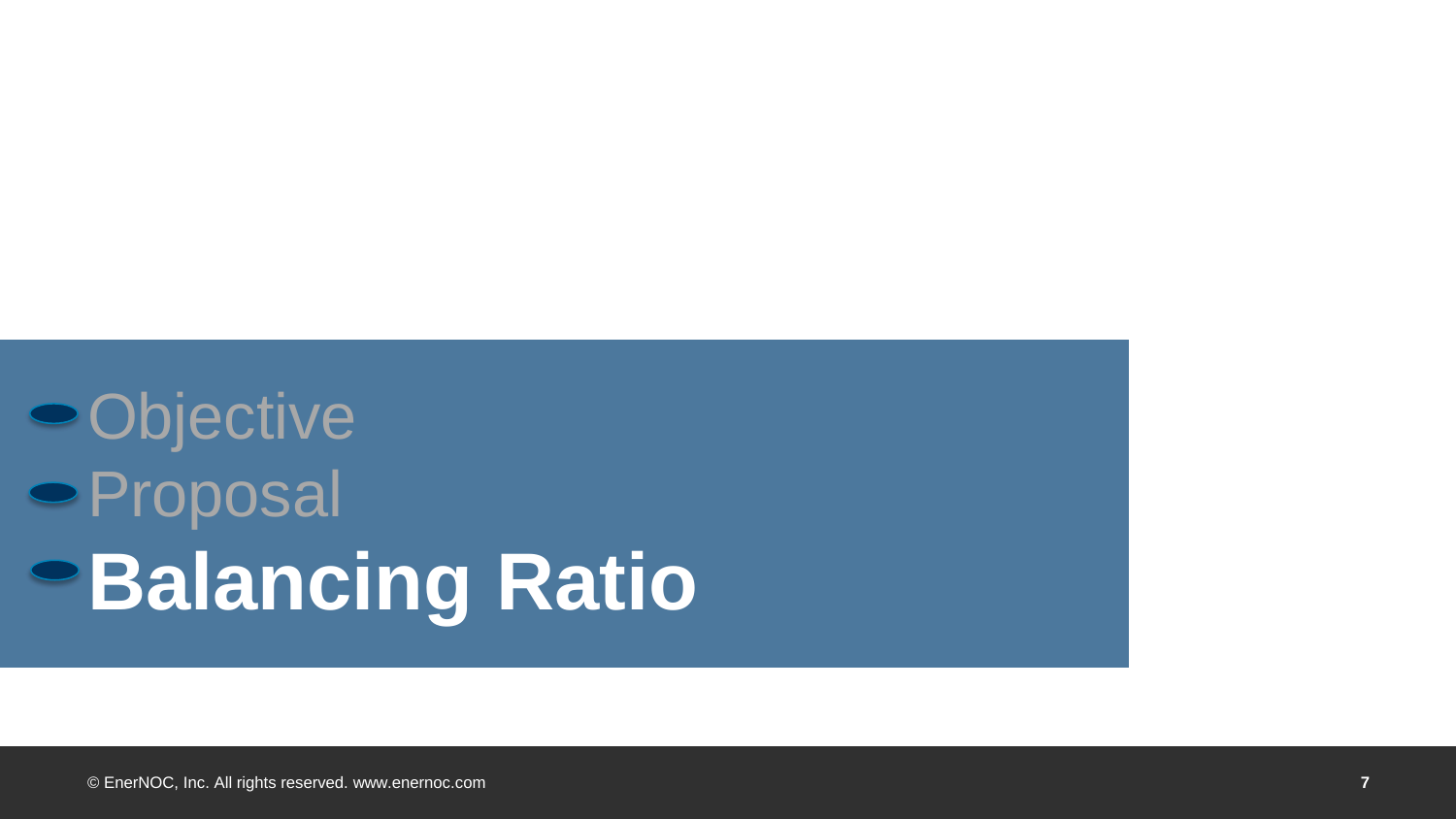#### **What Is It?**

*The balancing ratio, is defined to be the ratio of load plus reserves to total UCAP cleared in the capacity market* 

*It's a ratio comparing the system's need for capacity versus committed capacity*

(Actual Generation and Storage Performance) + (Net Energy Imports) + (Demand Response Bonus Performance)

All Generation and Storage Committed UCAP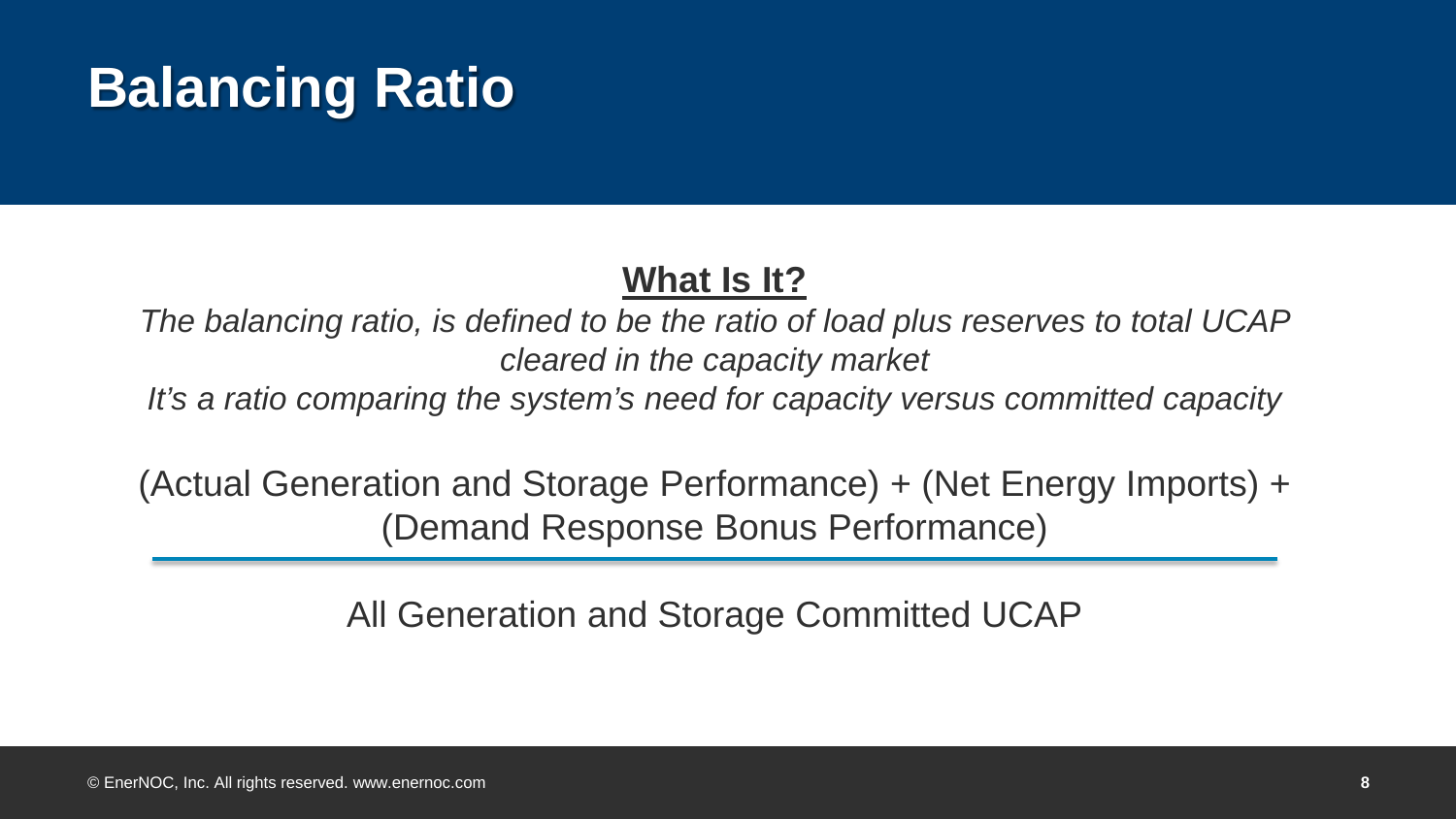#### **What is it used for?**

- Non-Performance Assessments (Penalties) during Performance Assessment Hours (PAHs) are determined by comparing "*each Capacity Resource's Expected Performance against its Actual Performance for each Performance Assessment Hour*" (M18, 8.4A)
- Expected Performance Determinations (M18, 8.4A)
	- Generation: (UCAP) \* (**Balancing Ratio**)
	- Demand Response: ICAP value (the actual load reduction quantity the resource committed to provide)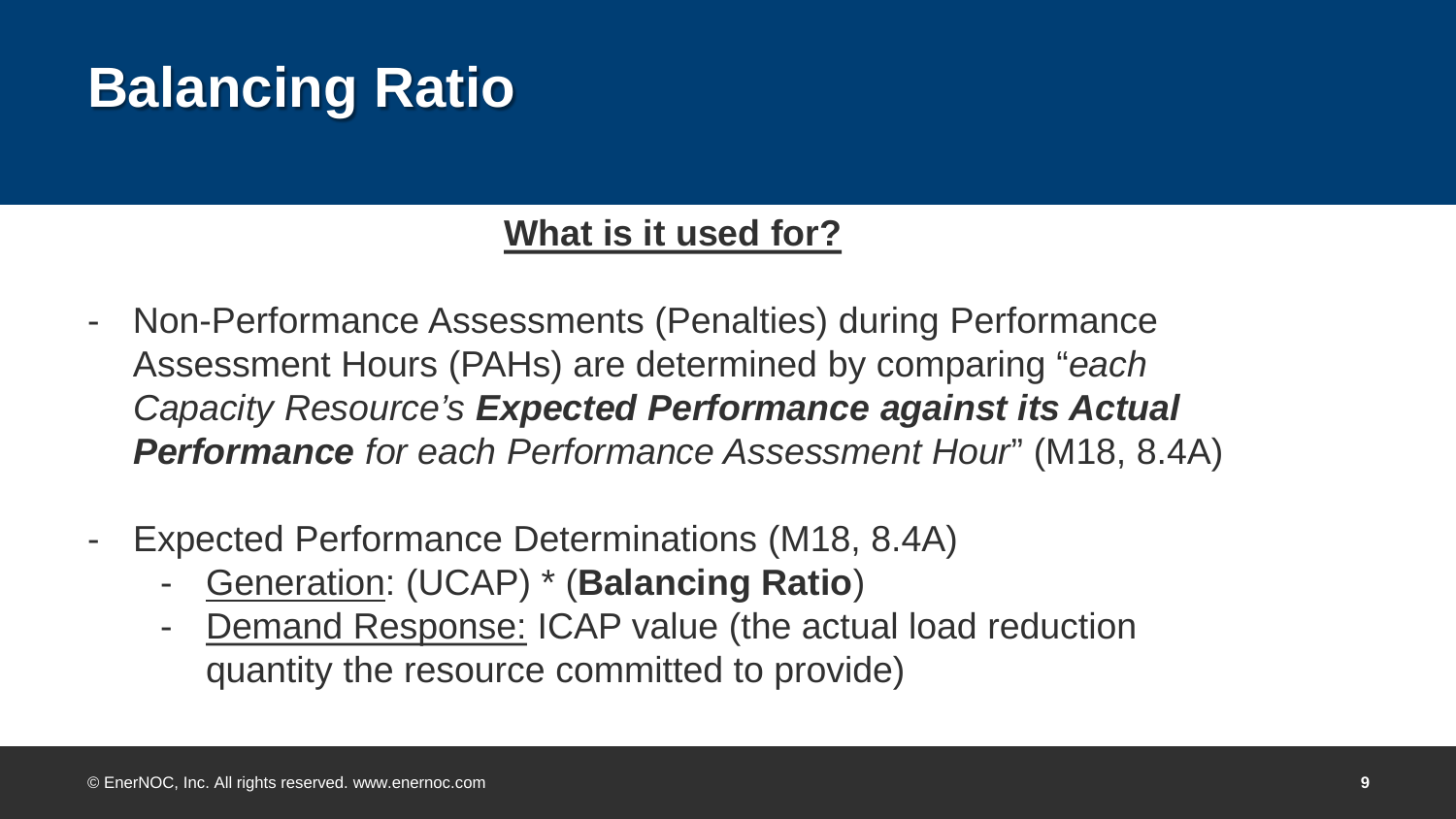#### **Why Does It Matter?**

- Applying the BR to Generation and not DR *reduces the Expected Performance levels for Generation but not DR* in a PAH when system levels are lower than the committed amount
	- Typically the winter has lower ratio
- Point of Reference Balancing Ratio applies to all resources in ISO NE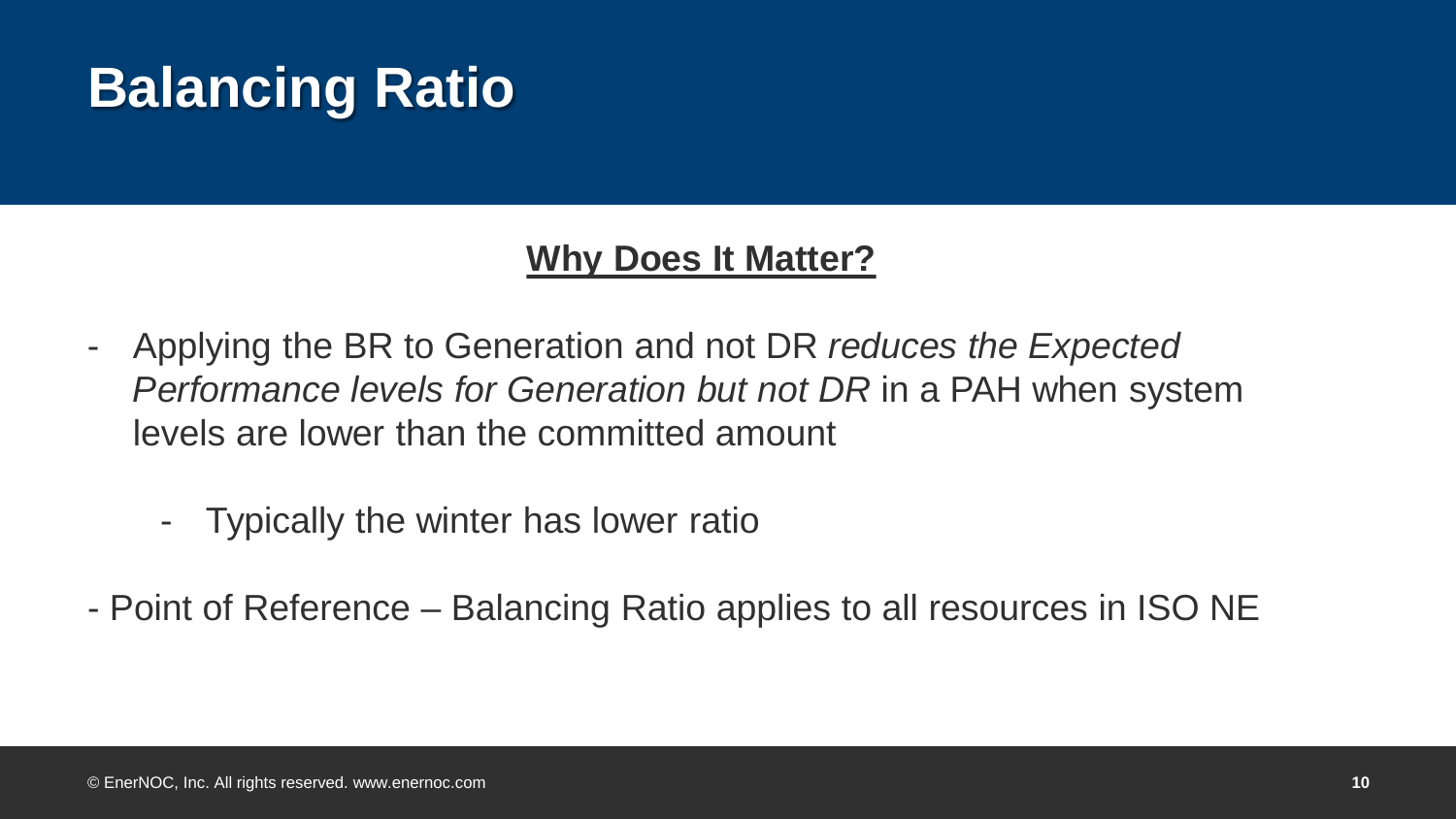#### **Why Does It Matter?**

Example